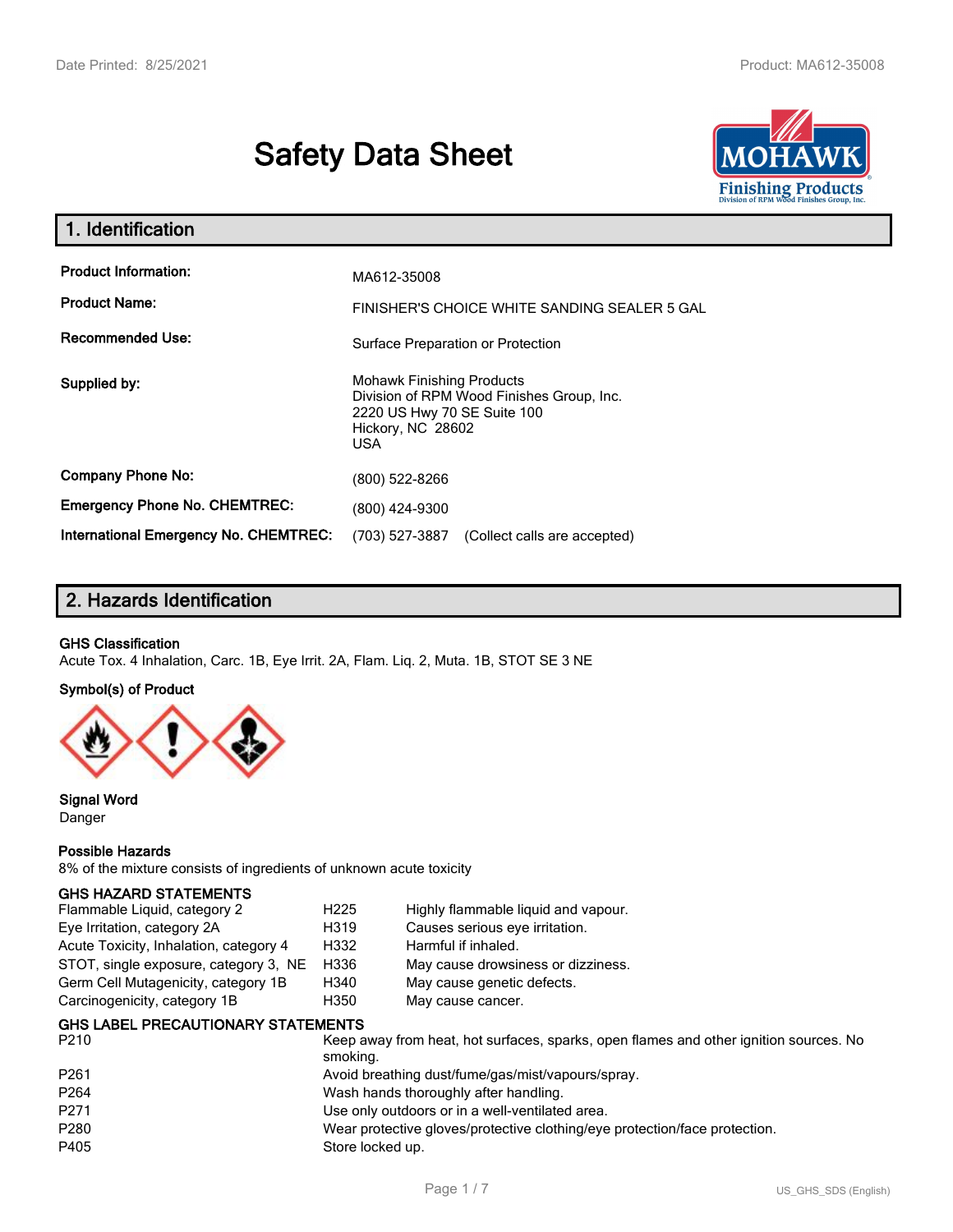| P303+P361+P353                          | IF ON SKIN (or hair): Take off immediately all contaminated clothing. Rinse skin with<br>water/shower.                              |
|-----------------------------------------|-------------------------------------------------------------------------------------------------------------------------------------|
| P305+P351+P338                          | IF IN EYES: Rinse cautiously with water for several minutes. Remove contact lenses, if<br>present and easy to do. Continue rinsing. |
| P403+P233                               | Store in a well-ventilated place. Keep container tightly closed.                                                                    |
| P <sub>201</sub>                        | Obtain special instructions before use.                                                                                             |
| P312                                    | Call a POISON CENTER or doctor/physician if you feel unwell.                                                                        |
| P304+P340                               | IF INHALED: Remove person to fresh air and keep comfortable for breathing.                                                          |
| P308+P313                               | IF exposed or concerned: Get medical advice/attention.                                                                              |
| P337+P313                               | If eye irritation persists: Get medical advice/attention.                                                                           |
| P403+P235                               | Store in a well-ventilated place. Keep cool.                                                                                        |
| <b>GHS SDS PRECAUTIONARY STATEMENTS</b> |                                                                                                                                     |
| P <sub>240</sub>                        | Ground/bond container and receiving equipment.                                                                                      |
| P <sub>241</sub>                        | Use explosion-proof electrical/ventilating/lighting/ equipment.                                                                     |
| P <sub>242</sub>                        | Use only non-sparking tools.                                                                                                        |

# **3. Composition/Information on ingredients**

| <b>Chemical Name</b>               | CAS-No.    | <u>Wt. %</u> | <b>GHS Symbols</b> | <b>GHS Statements</b> |
|------------------------------------|------------|--------------|--------------------|-----------------------|
| acetone                            | 67-64-1    | 40-55        | GHS02-GHS07        | H225-302-319-332-336  |
| magnesium silicate hydrate         | 14807-96-6 | $2.5 - 10$   | GHS07              | H302-312              |
| titanium dioxide                   | 13463-67-7 | $2.5 - 10$   | GHS08              | H351                  |
| cellulose nitrate, cellulose ester | 9004-70-0  | $2.5 - 10$   | GHS01              | H <sub>201</sub>      |
| butyl cellosolve                   | 111-76-2   | $2.5 - 10$   | GHS06-GHS07        | H302-315-319-330      |
| isopropanol                        | 67-63-0    | $1.0 - 2.5$  | GHS02-GHS07        | H225-302-319-336      |
| n-butyl acetate                    | 123-86-4   | $0.1 - 1.0$  | GHS02-GHS07        | H <sub>226</sub> -336 |
| aromatic hydrocarbons              | 64742-95-6 | $0.1 - 1.0$  | GHS06-GHS08        | H304-331-340-350      |

The exact percentage (concentration) of ingredients is being withheld as a trade secret.

The text for GHS Hazard Statements shown above (if any) is given in the "Other information" Section.

P243 Take precautionary measures against static discharge.

# **4. First-aid Measures**



FIRST AID - EYE CONTACT: IF IN EYES: Rinse cautiously with water for several minutes. Remove contact lenses, if present and easy to do. Continue rinsing. If eye irritation persists: Get medical advice/attention.

FIRST AID - SKIN CONTACT: IF ON SKIN (or hair): Take off immediately all contaminated clothing. Rinse skin with water/shower.

FIRST AID - INGESTION: IF SWALLOWED: rinse mouth. Do NOT induce vomiting. IF exposed or if you feel unwell: Call a POISON CENTER or doctor/physician.

FIRST AID - INHALATION: IF INHALED: Remove person to fresh air and keep comfortable for breathing.

## **5. Fire-fighting Measures**

**SPECIAL FIREFIGHTING PROCEDURES:** Evacuate all persons from the fire area to a safe location. Move non-burning material, as feasible, to a safe location as soon as possible. Fire fighters should be protected from potential explosion hazards while extinguishing the fire. Wear self-contained breathing apparatus (SCBA) and full fire-fighting protective clothing. Thoroughly decontaminate all protective equipment after use. Containers of this material may build up pressure if exposed to heat (fire). Use water spray to cool fire-exposed containers. Use water spray to disperse vapors if a spill or leak has not ignited. DO NOT extinguish a fire resulting from the flow of flammable liquid until the flow of the liquid is effectively shut off. This precaution will help prevent the accumulation of an explosive vapor-air mixture after the initial fire is extinguished.

**FIREFIGHTING EQUIPMENT:** This is a NFPA/OSHA Class 1B or less flammable liquid. Follow NFPA30, Chapter 16 for fire protection and fire suppression. Use a dry chemical, carbon dioxide, or similar ABC fire extinguisher for incipeint fires. Water may be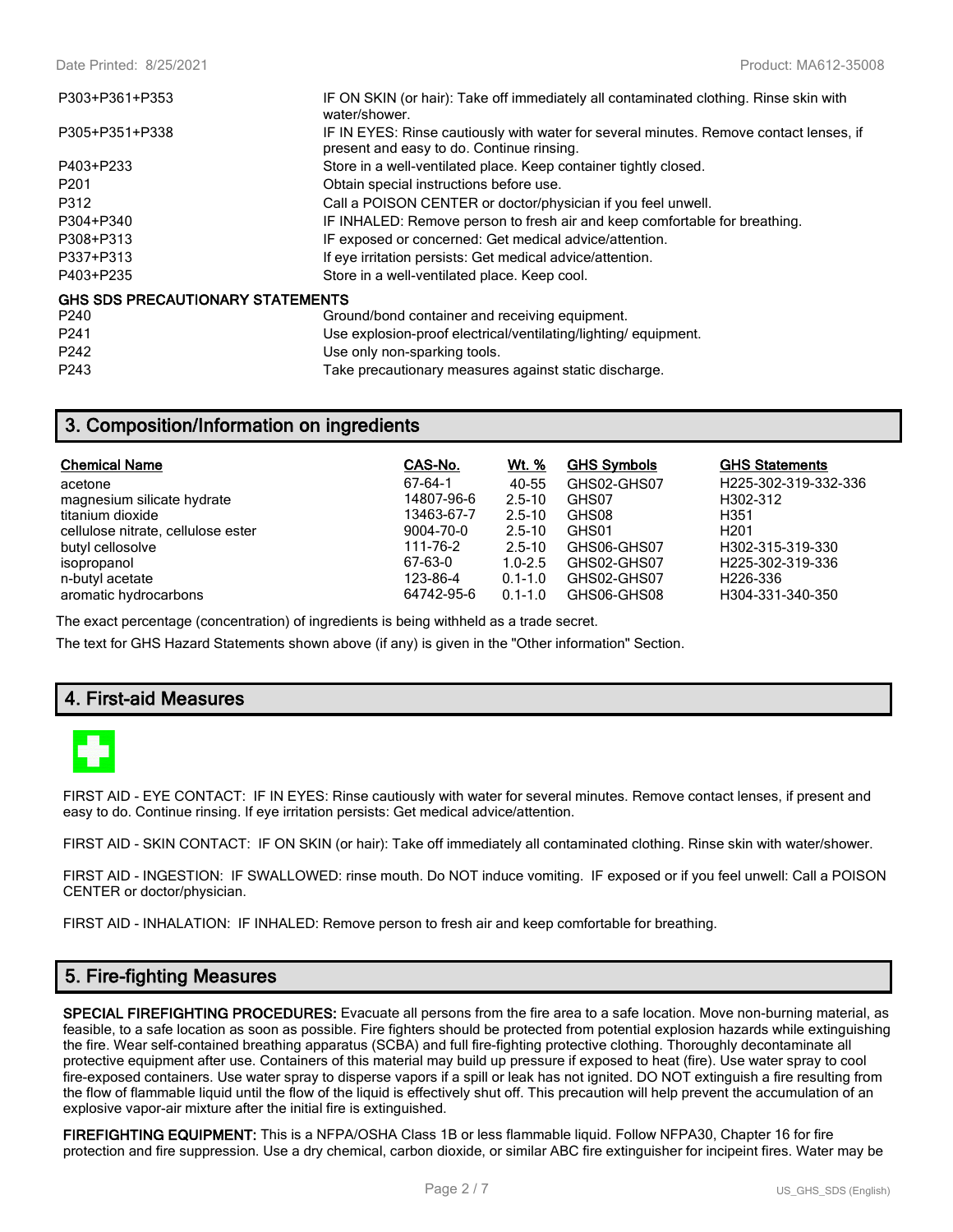used to cool and prevent rupture of containers that are exposed to heat from fire.

# **6. Accidental Release Measures**

#### **ENVIRONMENTAL MEASURES:** No Information

**STEPS TO BE TAKEN IN CASE MATERIAL IS RELEASED OR SPILLED:** Follow personal protective equipment recommendations found in Section VIII. Personal protective equipment needs must be evaluated based on information provided on this sheet and the special circumstances created by the spill including; the material spilled, the quantity of the spill, the area in which the spill occurred, and the training and the expertise of employees in the area responding to the spill. Never exceed any occupational exposure limits. Shut off ignition sources; including electrical equipment and flames. Do not allow smoking in the area. Do not allow the spilled product to enter public drainage system or open waterways.

## **7. Handling and Storage**



**HANDLING:** Avoid inhalation and contact with eyes, skin, and clothing. Wash hands thoroughly after handling and before eating or drinking. In keeping with safe handling practices, avoid ignition sources (smoking, flames, pilot lights, electrical sparks); ground and bond containers when transferring the material to prevent static electricity sparks that could ignite vapor and use spark proof tools and explosion proof equipment. Empty containers may retain product residue or vapor. Do not pressurize, cut, weld, braze, solder, drill, grind, or expose container to heat, flame, sparks, static electricity, or other sources of ignition. Any of these actions can potentially cause an explosion that may lead to injury.

**STORAGE:** Keep containers closed when not in use. Store in cool well ventilated space away from incompatible materials.

# **8. Exposure Controls/Personal Protection**

| Ingredients with Occupational Exposure Limits |                      |                       |                     |                         |
|-----------------------------------------------|----------------------|-----------------------|---------------------|-------------------------|
| <b>Chemical Name</b>                          | <b>ACGIH TLV-TWA</b> | <b>ACGIH-TLV STEL</b> | <b>OSHA PEL-TWA</b> | <b>OSHA PEL-CEILING</b> |
| acetone                                       | $250$ ppm            | 500 ppm               | $1000$ ppm          | N.D.                    |
| magnesium silicate hydrate                    | $2 \text{ mg/m}$     | N.D.                  | N.D.                | N.D.                    |
| titanium dioxide                              | $10 \text{ mg/m}$    | N.D.                  | $15 \text{ mg/m}$   | N.D.                    |
| cellulose nitrate, cellulose ester            | N.D.                 | N.D.                  | N.D.                | N.D.                    |
| butyl cellosolve                              | 20 ppm               | N.D.                  | 50 ppm              | N.D.                    |
| isopropanol                                   | $200$ ppm            | $400$ ppm             | $400$ ppm           | N.D.                    |
| n-butyl acetate                               | 50 ppm               | $150$ ppm             | $150$ ppm           | N.D.                    |
| aromatic hydrocarbons                         | N.D.                 | N.D.                  | N.D.                | N.D.                    |

**Further Advice: MEL = Maximum Exposure Limit OES = Occupational Exposure Standard SUP = Supplier's Recommendation Sk = Skin Sensitizer N.E. = Not Established N.D. = Not Determined**

#### **Personal Protection**

**RESPIRATORY PROTECTION:** Use adequate engineering controls and ventilation to keep levels below recommended or statutory exposure limits. If exposure levels exceed limits use appropriate approved respiratory protection equipment.

**SKIN PROTECTION:** Wear chemical resistant footwear and clothing such as gloves, an apron or a whole body suit as appropriate.





**OTHER PROTECTIVE EQUIPMENT:** No Information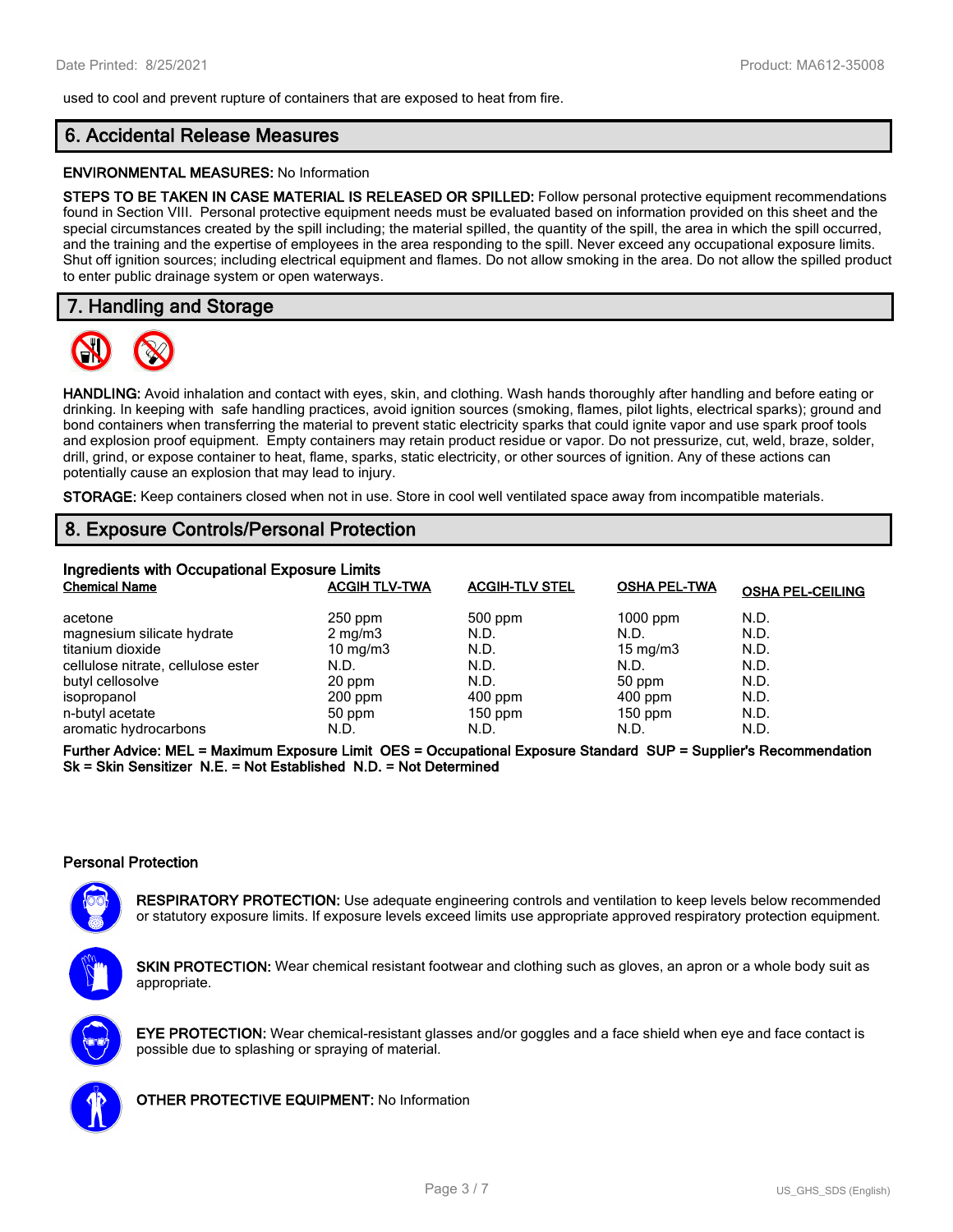

**HYGIENIC PRACTICES:** It is good practice to avoid contact with the product and/or its vapors, mists or dust by using appropriate protective measures. Wash thoroughly after handling and before eating or drinking.

# **9. Physical and Chemical Properties**

| Appearance:                    | Colored Liquid                   | <b>Physical State:</b>                      | <b>LIQUID</b>  |
|--------------------------------|----------------------------------|---------------------------------------------|----------------|
| Odor:                          | <b>Strong Solvent</b>            | <b>Odor Threshold:</b>                      | Not determined |
| Density, g/cm3:                | 1.149                            | pH:                                         | Not determined |
| Freeze Point, °F:              | Not determined                   | Viscosity:                                  | Not determined |
| <b>Solubility in Water:</b>    | Not determined                   | Partition Coefficient, n-octanol/<br>water: | Not determined |
| Decomposition temperature, °F: | Not determined                   | <b>Explosive Limits, %:</b>                 | Not determined |
| Boiling Range, °F:             | $>$ 100 °F                       | Flash Point. °F:                            | -4 ° F         |
| Combustibility:                | <b>Supports Combustion</b>       | Auto-Ignition Temperature, °F:              | Not determined |
| <b>Evaporation Rate:</b>       | <b>Faster than Diethyl Ether</b> | Vapor Pressure, mmHg:                       | Not determined |
| <b>Vapor Density:</b>          | Not determined                   |                                             |                |
| $N.I. = No Information$        |                                  |                                             |                |

# **10. Stability and reactivity**

**STABILITY:** Stable under normal conditions. **CONDITIONS TO AVOID:** Heat, flames and sparks. **INCOMPATIBILITY:** Acids, Bases, Oxidizing agents **HAZARDOUS DECOMPOSITION PRODUCTS:** Not determined.

# **11. Toxicological information**

**Practical Experiences**

**EMERGENCY OVERVIEW:** No Information

**EFFECT OF OVEREXPOSURE - EYE CONTACT:** No Information

**EFFECT OF OVEREXPOSURE - INGESTION:** No Information

**EFFECT OF OVEREXPOSURE - INHALATION:** No Information

**EFFECT OF OVEREXPOSURE - SKIN CONTACT:** No Information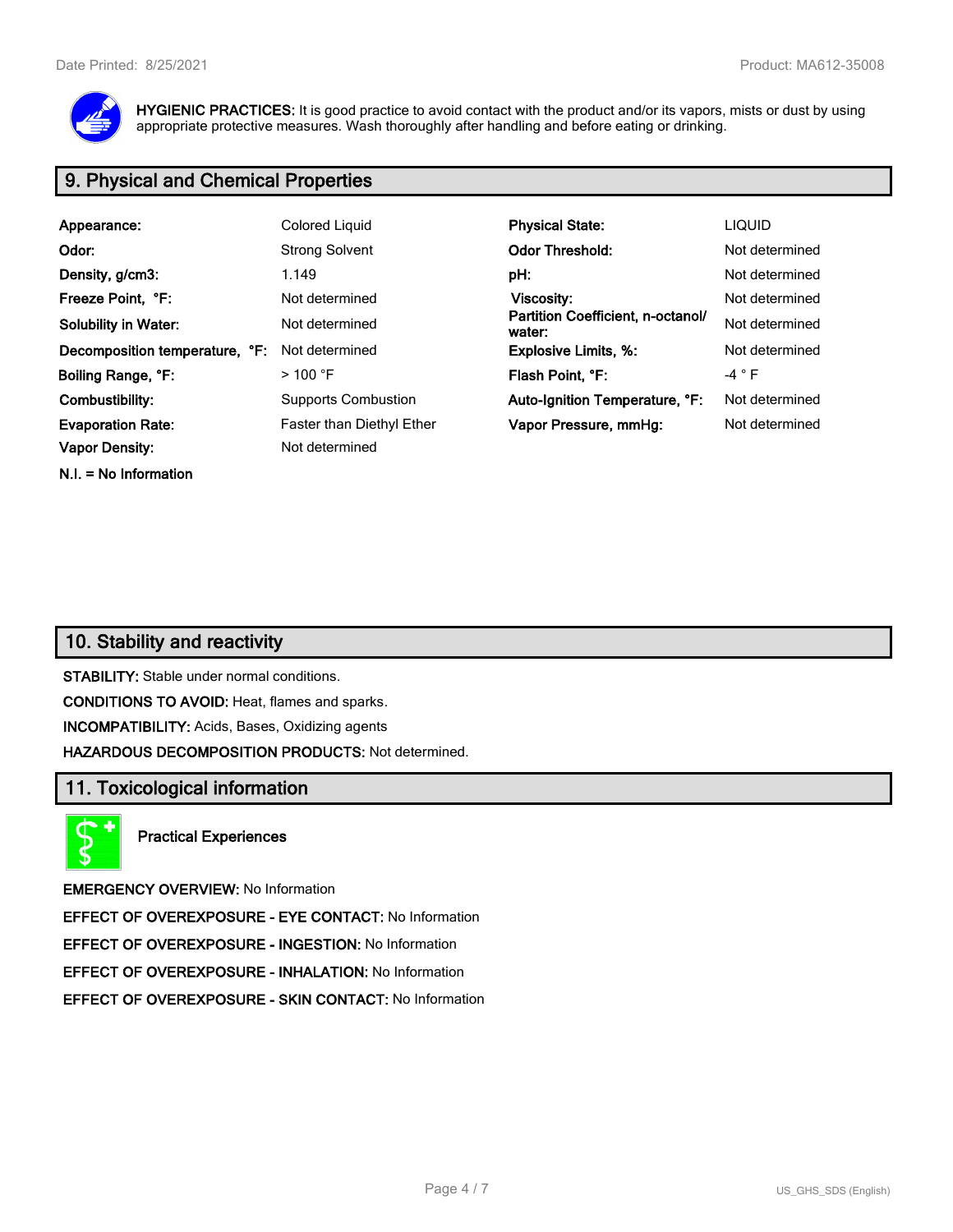#### **CARCINOGENICITY:** May cause cancer.

This product contains Titanium Dioxide, which is listed by IARC as possibly carcinogenic to humans (Group 2B). This listing is based on inadequate evidence of carcinogenicity in humans and sufficient evidence in experimental animals. This classification is relevant when exposed to titanium dioxide in dust or powder form only, including cured product that is subject to sanding, grinding, cutting, or other surface preparation activities.

## **PRIMARY ROUTE(S) OF ENTRY:**

#### **Eye Contact, Skin Contact, Inhalation**

#### **Acute Toxicity Values The acute effects of this product have not been tested. Data on individual components are tabulated below**

| CAS-No.<br>67-64-1 | <b>Chemical Name</b><br>acetone    | Oral LD50<br>1800 mg/kg Rat | Dermal LD50<br>20000 mg/kg Rabbit | Vapor LC50<br>50.1 mg/L Rat |
|--------------------|------------------------------------|-----------------------------|-----------------------------------|-----------------------------|
| 14807-96-6         | magnesium silicate hydrate         | >1600 mg/kg Rat             | >1600 mg/kg Rat                   | N.I.                        |
| 13463-67-7         | titanium dioxide                   | >10000 mg/kg Rat            | >10000 mg/kg Rabbit >20 mg/l      |                             |
| 9004-70-0          | cellulose nitrate, cellulose ester | >5000 mg/kg Rat             | >5000 mg/kg                       | $>20$ mg/l                  |
| 111-76-2           | butyl cellosolve                   | 470 mg/kg Rat               | >2000 mg/kg Rabbit                | $>4.9$ mg/l                 |
| 67-63-0            | isopropanol                        | 1870 mg/kg Rat              | 4059 mg/kg Rabbit                 | 72.6 mg/L Rat               |
| 123-86-4           | n-butyl acetate                    | 14130 mg/kg Rat             | >17600 mg/kg Rabbit 23.4 mg/l Rat |                             |
| 64742-95-6         | aromatic hydrocarbons              | 14000 mg/kg Rat             | >2000 mg/kg Rabbit                | >4.96 mg/l Rat              |

#### **N.I. = No Information**

## **12. Ecological information**

**ECOLOGICAL INFORMATION:** Ecological evaluation of this material has not been performed; however, do not allow the product to be released to the environment without governmental approval/permits.

## **13. Disposal Information**



**Product**

**DISPOSAL METHOD:** Waste from this material may be a listed and/or characteristic hazardous waste. Dispose of material, contaminated absorbent, container and unused contents in accordance with local, state, and federal regulations.

**STEPS TO BE TAKEN IN CASE MATERIAL IS RELEASED OR SPILLED:** Follow personal protective equipment recommendations found in Section VIII. Personal protective equipment needs must be evaluated based on information provided on this sheet and the special circumstances created by the spill including; the material spilled, the quantity of the spill, the area in which the spill occurred, and the training and the expertise of employees in the area responding to the spill. Never exceed any occupational exposure limits. Shut off ignition sources; including electrical equipment and flames. Do not allow smoking in the area. Do not allow the spilled product to enter public drainage system or open waterways.

# **14. Transport Information**

**SPECIAL TRANSPORT PRECAUTIONS:** No Information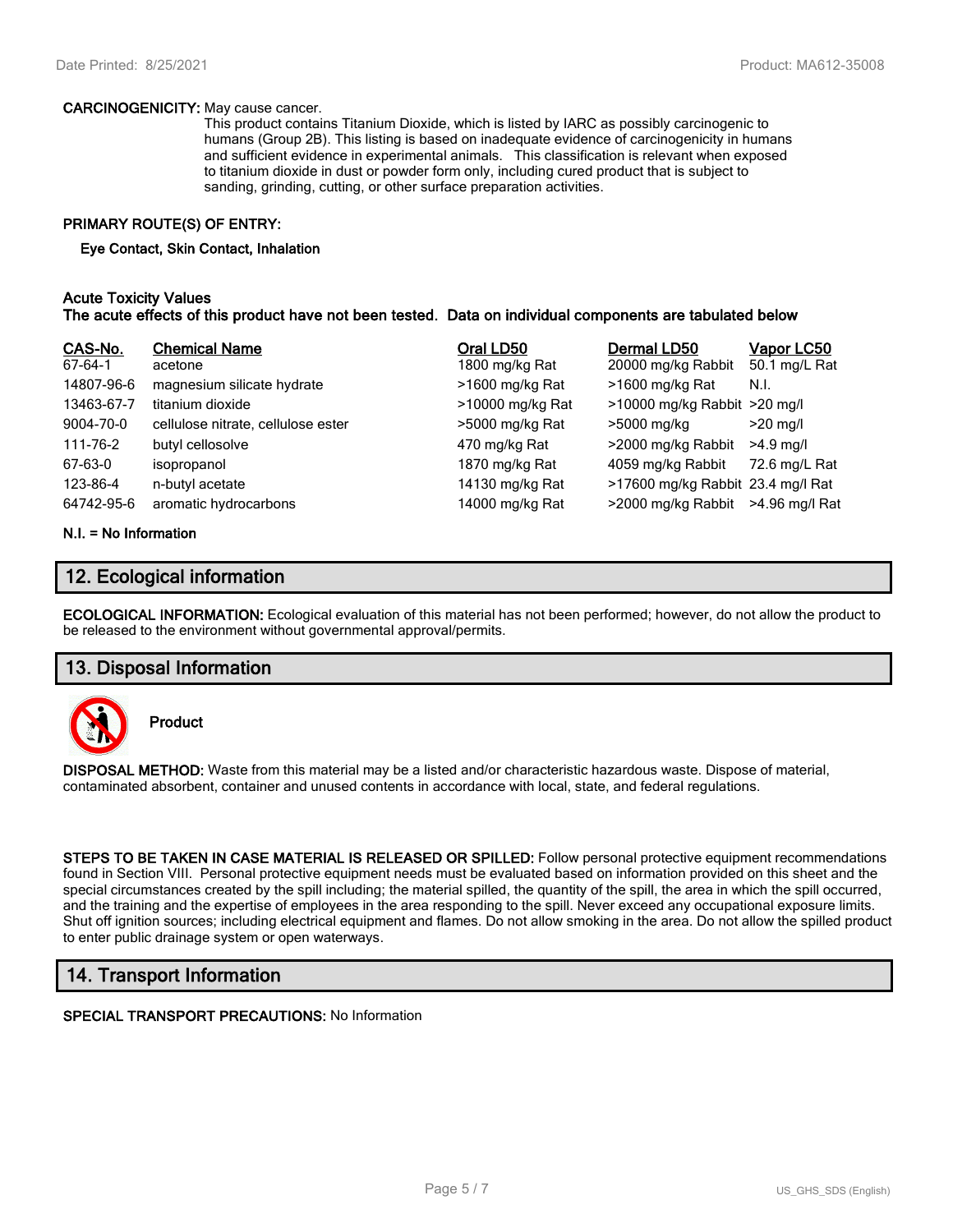| DOT:  | UN1263, PAINT, 3, II |
|-------|----------------------|
| IATA: | UN1263, PAINT, 3, II |
| IMDG: | UN1263, PAINT, 3, II |

# **15. Regulatory Information**

# **U.S. Federal Regulations:**

#### **CERCLA - SARA Hazard Category**

This product has been reviewed according to the EPA 'Hazard Categories' promulgated under Sections 311 and 312 of the Superfund Amendment and Reauthorization Act of 1986 (SARA Title III) and is considered, under applicable definitions, to meet the following categories:

Fire Hazard, Acute Health Hazard, Chronic Health Hazard

#### **SARA SECTION 313**

This product contains the following substances subject to the reporting requirements of Section 313 of Title III of the Superfund Amendment and Reauthorization Act of 1986 and 40 CFR part 372:

No Sara 313 components exist in this product.

#### **TOXIC SUBSTANCES CONTROL ACT**

This product contains the following chemical substances subject to the reporting requirements of TSCA 12(B) if exported from the United States:

No TSCA components exist in this product.

# **U.S. State Regulations:**

#### **CALIFORNIA PROPOSITION 65**

WARNING: Cancer and Reproductive Harm - www.P65Warnings.ca.gov.

Titanium Dioxide, Cancer, 5.3283% Propylidynetrimethanol, Reproductive Harm, 0.0567%

## **16. Other Information**

| <b>Revision Date:</b> |                                     | <b>Supersedes Date:</b><br>7/28/2021                                                                                                                                                                                                                             |   |                    | 9/15/2020                   |   |
|-----------------------|-------------------------------------|------------------------------------------------------------------------------------------------------------------------------------------------------------------------------------------------------------------------------------------------------------------|---|--------------------|-----------------------------|---|
| Reason for revision:  |                                     | Substance and/or Product Properties Changed in Section(s):<br>02 - Hazards Identification<br>03 - Composition/Information on Ingredients<br>08 - Exposure Controls/Personal Protection<br>09 - Physical & Chemical Information<br>11 - Toxicological Information |   |                    |                             |   |
|                       | Datasheet produced by:              | <b>Regulatory Department</b>                                                                                                                                                                                                                                     |   |                    |                             |   |
| <b>HMIS Ratings:</b>  |                                     |                                                                                                                                                                                                                                                                  |   |                    |                             |   |
| Health:               |                                     | <b>Flammability:</b>                                                                                                                                                                                                                                             | 3 | <b>Reactivity:</b> | <b>Personal Protection:</b> | х |
|                       | Volatile Organic Compounds, gr/ltr: |                                                                                                                                                                                                                                                                  |   | 242                |                             |   |

**Text for GHS Hazard Statements shown in Section 3 describing each ingredient:**